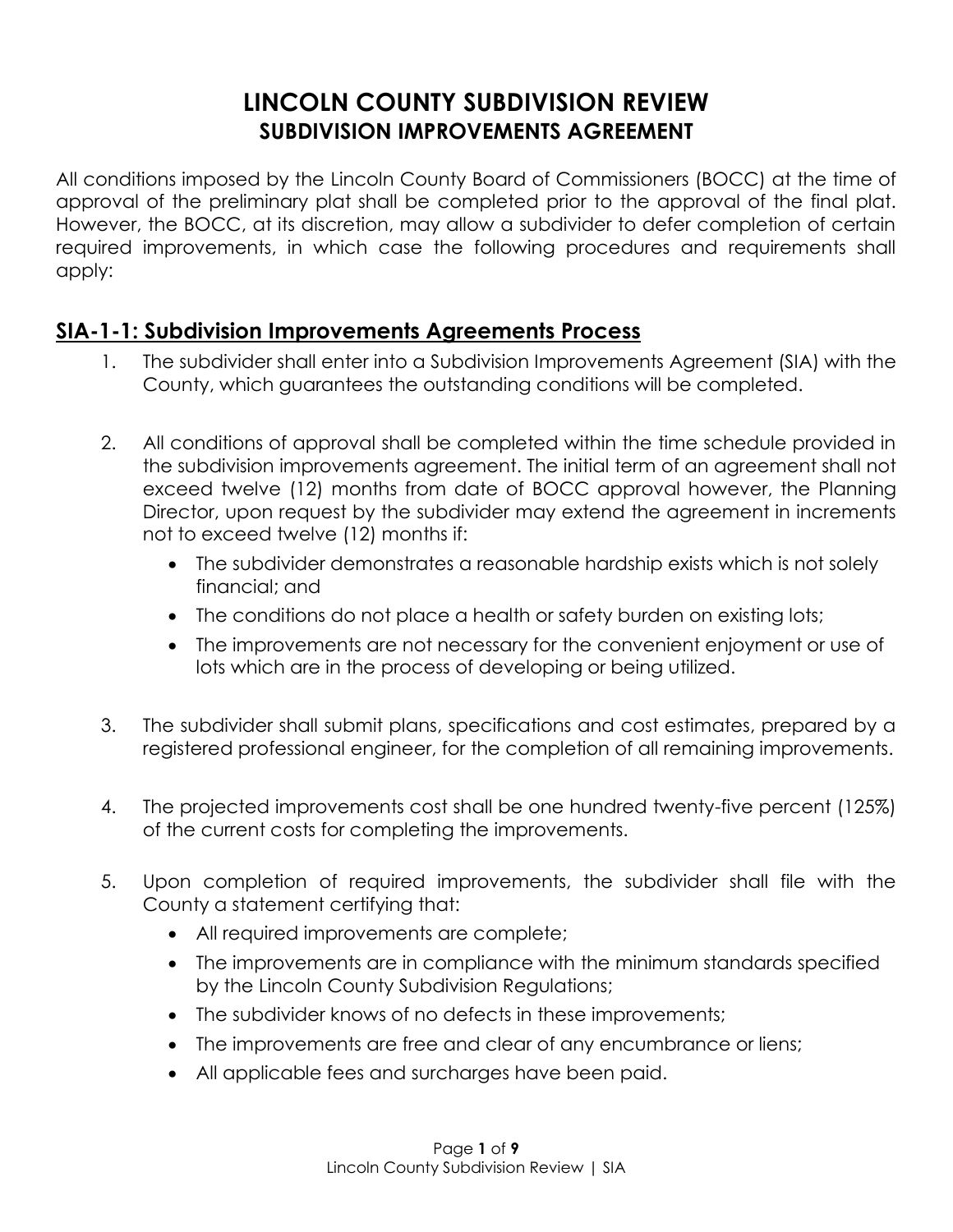- 6. The subdivider shall also file with the County:
	- Copies of final construction plans, road profiles, proposed grades, certifications, and specifications for improvements; and
	- Copies of final as-built plans, profiles, grades and specifications for improvements, if applicable;
	- A two (2) year warranty bond guaranteeing all new County infrastructure.
- 7. The subdivider will provide for inspection of all required improvements by a registered professional engineer before the County releases the subdivider from the subdivision improvements agreement.
- 8. Upon completion of the inspection, the inspecting engineer shall file with the County a statement certifying that the improvements have been completed in the required manner.
- 9. Only after the inspecting engineer certifies that improvements are complete and free from defect, and after receipt of other statements detailed above, the County shall release the subdivider from the subdivision improvements agreement.

### **SIA-1-2: Failure to Satisfactorily Complete Improvements**

- 10. If the County determines that any improvements are not constructed in compliance with the specifications, it shall furnish the subdivider with a list of specific deficiencies and may withhold collateral sufficient to ensure proper completion.
- 11. If the Lincoln County Board of Commissioners determines that the subdivider will not construct any or all improvements to required specifications, or within the time limits, it may withdraw collateral and use these funds to construct the improvements and correct any deficiencies to meet specifications. Unused portions of these funds shall be returned to the subdivider or crediting institution.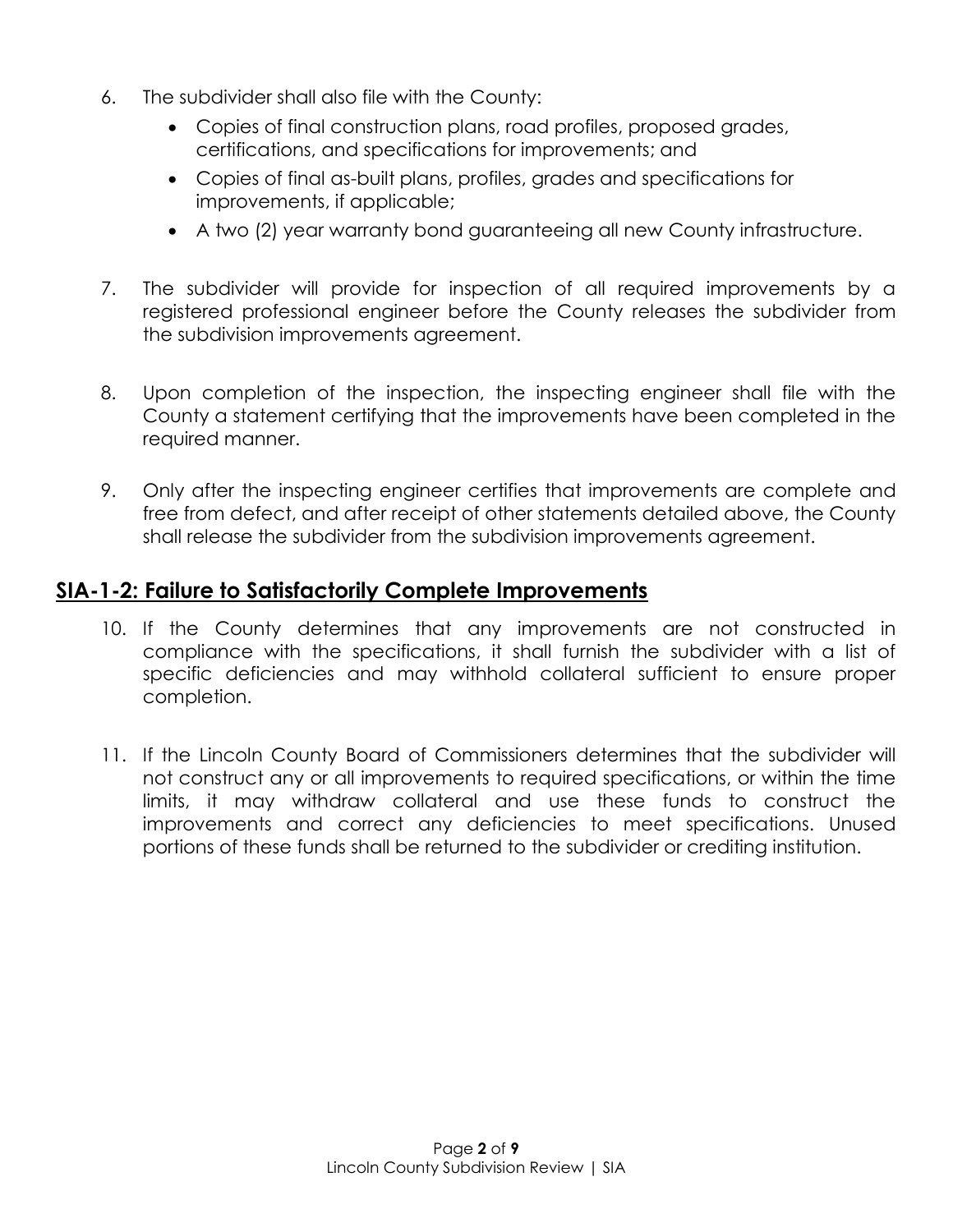# **SIA 1-3: Acceptable Forms of Improvements Guarantees**

The following are acceptable means of guaranteeing subdivision improvements agreements, although others may also be acceptable. The irrevocable letter of credit is often the preferable guaranty because it is usually feasible for a subdivider to secure, and the local government can readily obtain funds to complete the required improvements should the subdivider fail to install the required the improvements. A suggested irrevocable letter of credit and commentary are included as part of this Appendix. The other common guaranties are also explained below. The subdivider shall provide one or more of the following financial security guarantees in the amount of 125 % of the estimated total cost of installing all required improvements.

### **1. Letter of Credit**

Subject to governing body approval, the subdivider shall provide the governing body a letter of credit from a bank or other reputable institution or individual certifying the following:

- That the creditor guarantees funds in an amount equal to 125% of the cost, as approved by the governing body, of completing all required improvements.
- That if the subdivider fails to complete the specified improvements within the required period, the creditor shall immediately pay to the governing body upon presentation of a sight draft without further action, an amount of cash necessary to finance the completion of those improvements, up to the limit of credit stated in the letter.
- That this letter of credit may not be withdrawn, or reduced in amount, until released by the governing body.

#### **2. Escrow Account**

The subdivider shall deposit cash, or collateral readily convertible to cash at face value, either with the governing body or in escrow with a bank. The use of collateral other than cash, and the selection of the bank where funds are to be deposited must be approved by the governing body.

Where an escrow account is to be used, the subdivider shall give the governing body an agreement with the bank guaranteeing the following:

- That the funds in the escrow account are to be held in trust until released by the governing body and may not be used or pledged by the subdivider as security for any obligation during that period.
- That, should the subdivider fail to complete the required improvements, the bank shall immediately make the funds in escrow available to the governing body for completing these improvements.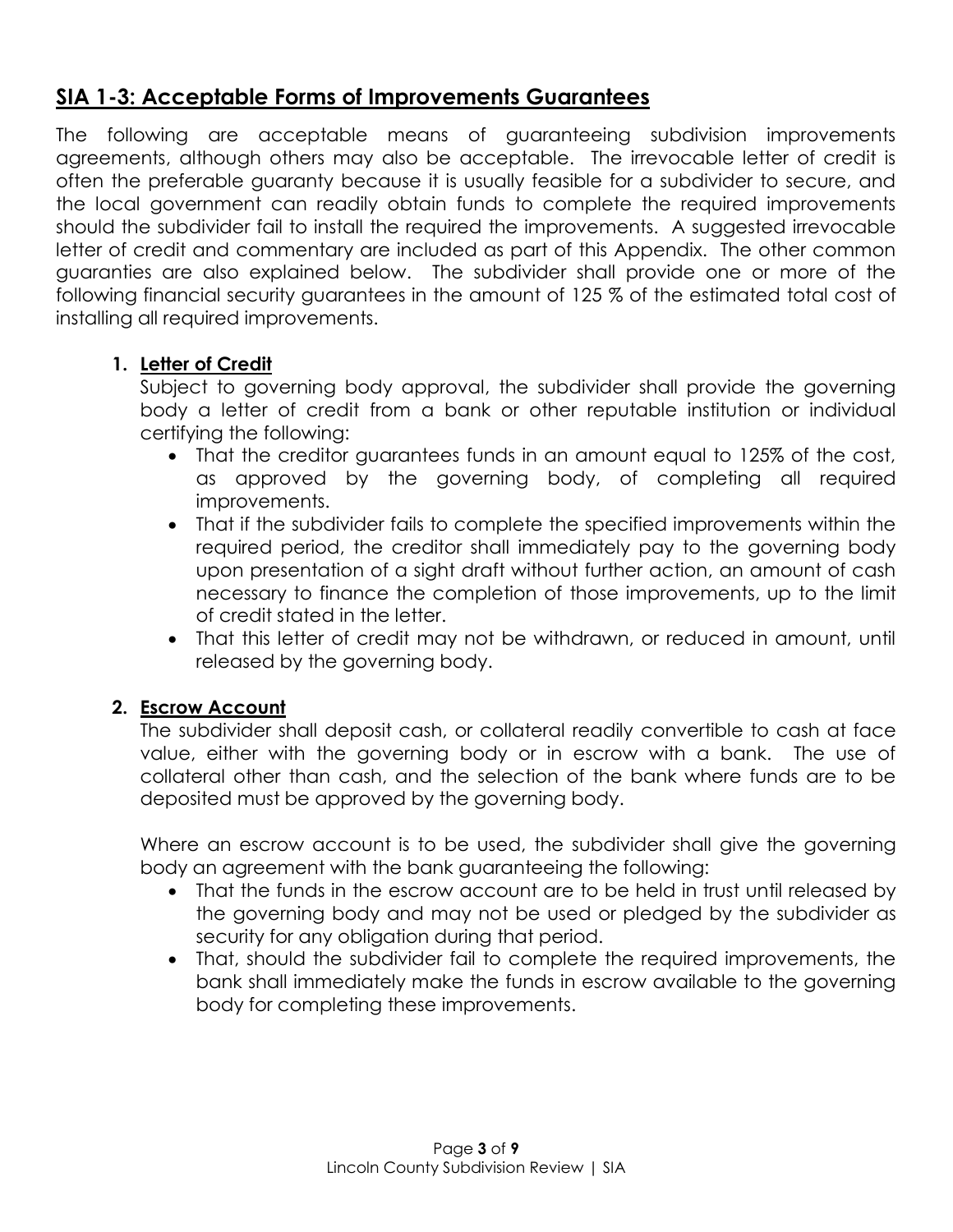### **3. Property Escrow**

The subdivider may offer as a guarantee land or other property, including corporate stocks or bonds. The value of any real property to be used, accounting for the possibility of a decline in its value during the guarantee period, must be established by a licensed real estate appraiser or securities broker, as applicable, at the subdivider's expense. The governing body may reject the use of property as collateral when the property value is unstable, when the property may be difficult to sell, or when other factors exist which will inhibit the exchange of the property for an amount of money sufficient to complete required improvements.

When property is offered as an improvement guarantee, the subdivider shall:

- Enter an agreement with the escrow agent instructing the agent to release the property to the governing body in the case of default. The agreement must be placed on file with the county clerk and recorder.
- File with the governing body an affidavit affirming that the property to be used as a guarantee is free and clear of any encumbrances or liens at the time it is to be put in escrow.
- Execute and file with the governing body an agreement stating that the property to be placed in escrow as an improvement guarantee will not be used for any other purpose, or pledged as a security for any other matter until it is released by the governing body.

### **4. Sequential Development**

Where a subdivision is to be developed in phased portions, the governing body may, at its discretion, waive the use of a guarantee on the initial portion, provided that the portion contains no more than 25 lots, or 50 % of the total number of lots in the proposed subdivision, whichever is less. The governing body may grant final plat approval to only one portion at a time. The plat approval for each succeeding portion will be contingent upon completion of all improvements in each preceding portion and acceptance of those improvements by the governing body. Completion of improvements in the final portion of the subdivision must be guaranteed through the use of one of the other methods detailed in this section.

### **5. Surety Performance Bond**

The bond must be executed by a surety company authorized to do business in the State of Montana and acceptable as a surety to the governing body and countersigned by a Montana agent. The bond must be payable Lincoln County. The bond must be in effect until the completed improvements are accepted by the governing body.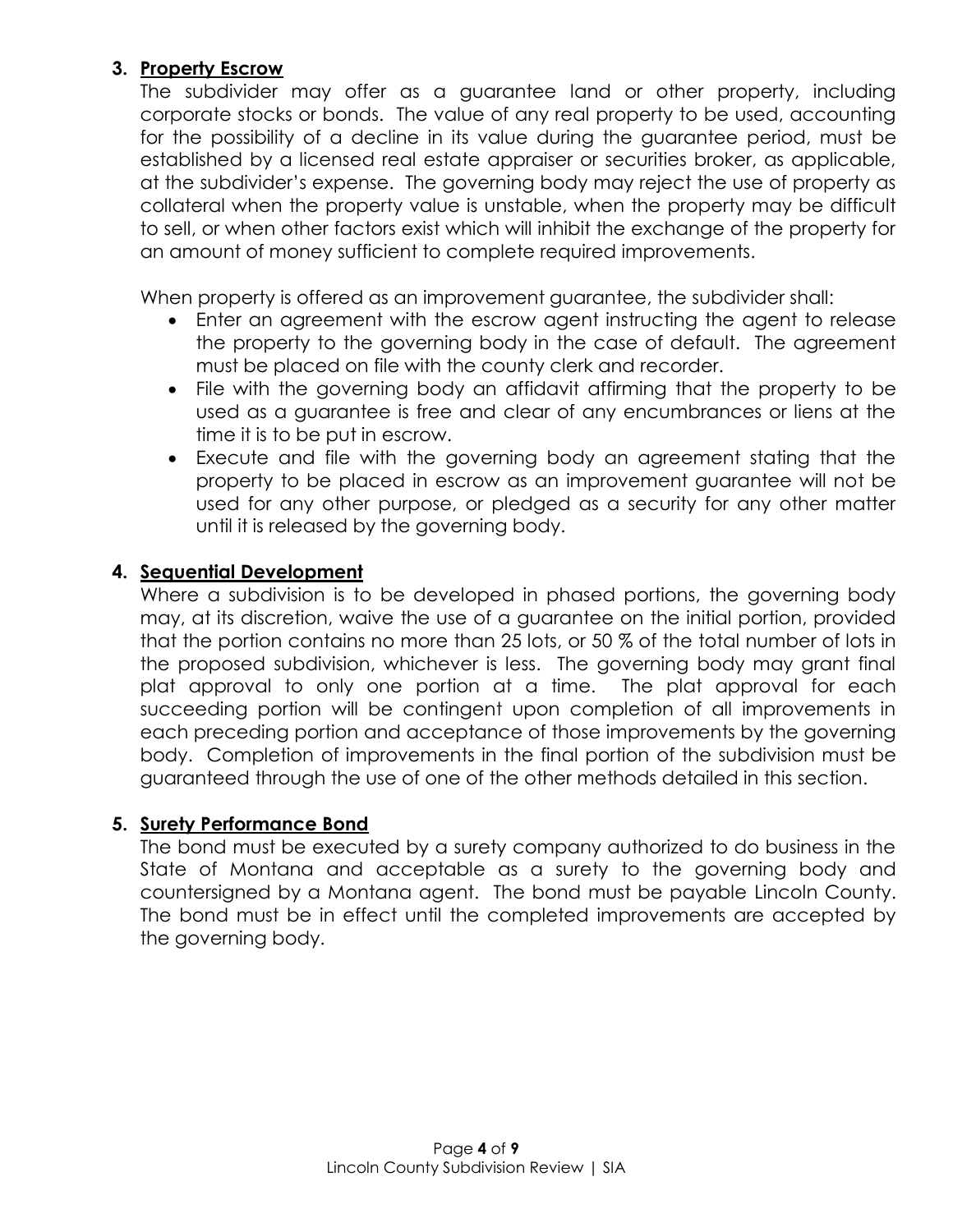#### **6. Special Improvements District**

The governing body may enter into an agreement with the subdivider, and the owners of the property proposed for subdivision if other than the subdivider, that the installation of required improvements will be financed through a special or rural improvement district created pursuant to Title 7, Chapter 12, MCA. This agreement must provide that no lots within the subdivision shall be sold, rented, or leased, and no contract for the sale of lots executed, before the improvement district has been created.

If the proposed subdivision lies in an unincorporated area, the subdivider, or other owners of the property involved must also petition the board of county commissioners to create a rural improvement district pursuant to Section 7-12-2102, MCA.

An agreement to finance improvements through the creation of a special improvement district, or a petition to create a rural improvement district, constitutes a waiver by the subdivider or the other owners of the property of the right to protest, or petition against, the creation of the district under either Section 7-12- 2109 or Section 7-12-4110, MCA. This waiver must be filed with the county clerk and recorder and shall be deemed to run with the land.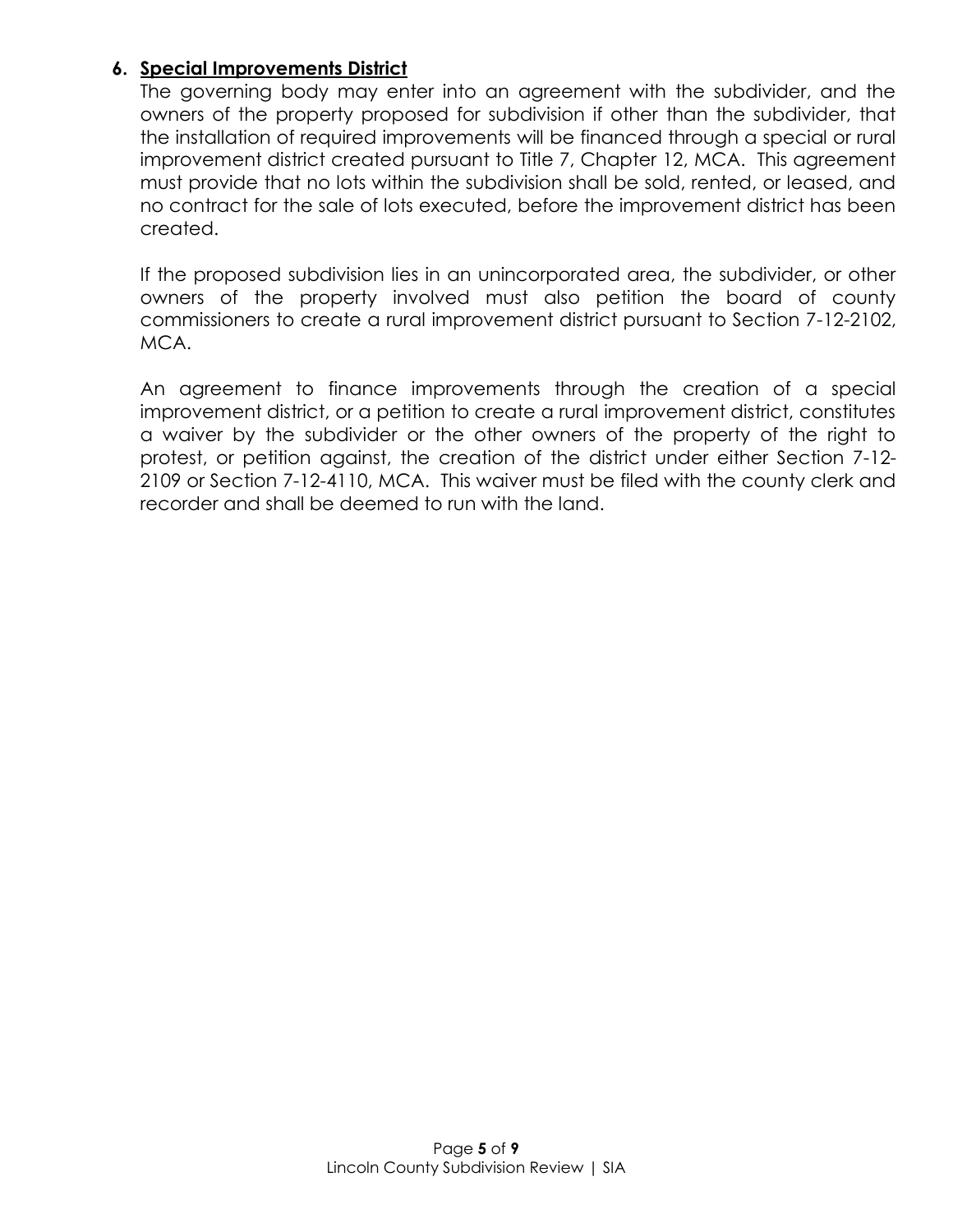## **Lincoln County Subdivision Improvement Agreement**

| by and between the Lincoln County Board of Commissioners, Party of the First Part and                                                                                                                             |  |
|-------------------------------------------------------------------------------------------------------------------------------------------------------------------------------------------------------------------|--|
|                                                                                                                                                                                                                   |  |
| (Name of Developer)                                                                                                                                                                                               |  |
| an $\Box$ Individual $\Box$ Company $\Box$ Corporation located at the physical address of<br><u> 1999 - Jan James James James James James James James James James James James James James James James James J</u> |  |
| Party of the Second Part and hereinafter referred to as "DEVELOPER".                                                                                                                                              |  |
| <b>THAT WHEREAS</b> , the Developer is the owner and developer of a new subdivision known as                                                                                                                      |  |
|                                                                                                                                                                                                                   |  |
|                                                                                                                                                                                                                   |  |
| <b>WHEREAS</b> , the County has conditioned its approval of the final plat for the                                                                                                                                |  |
|                                                                                                                                                                                                                   |  |
| in the Preliminary Plat of the Subdivision being completed and all improvements, as cited in                                                                                                                      |  |
| " <b>Exhibit</b> _________" have not been completed at this time, and the Developer wishes to bond                                                                                                                |  |
| for the completion of those improvements set forth in " <b>Exhibit</b> ___________"; and                                                                                                                          |  |
| <b>WHEREAS</b> , the County's Subdivision Regulations require that a subdivider shall provide a                                                                                                                   |  |

financial security of 125% of the estimated total cost of construction of said improvements as evidenced by an estimate prepared by a licensed professional which is included herewith as "**Exhibit \_\_\_\_\_\_\_\_\_\_\_\_**"; and

**WHEREAS**, the estimated total cost of construction of said improvements is the sum of

 $\oint$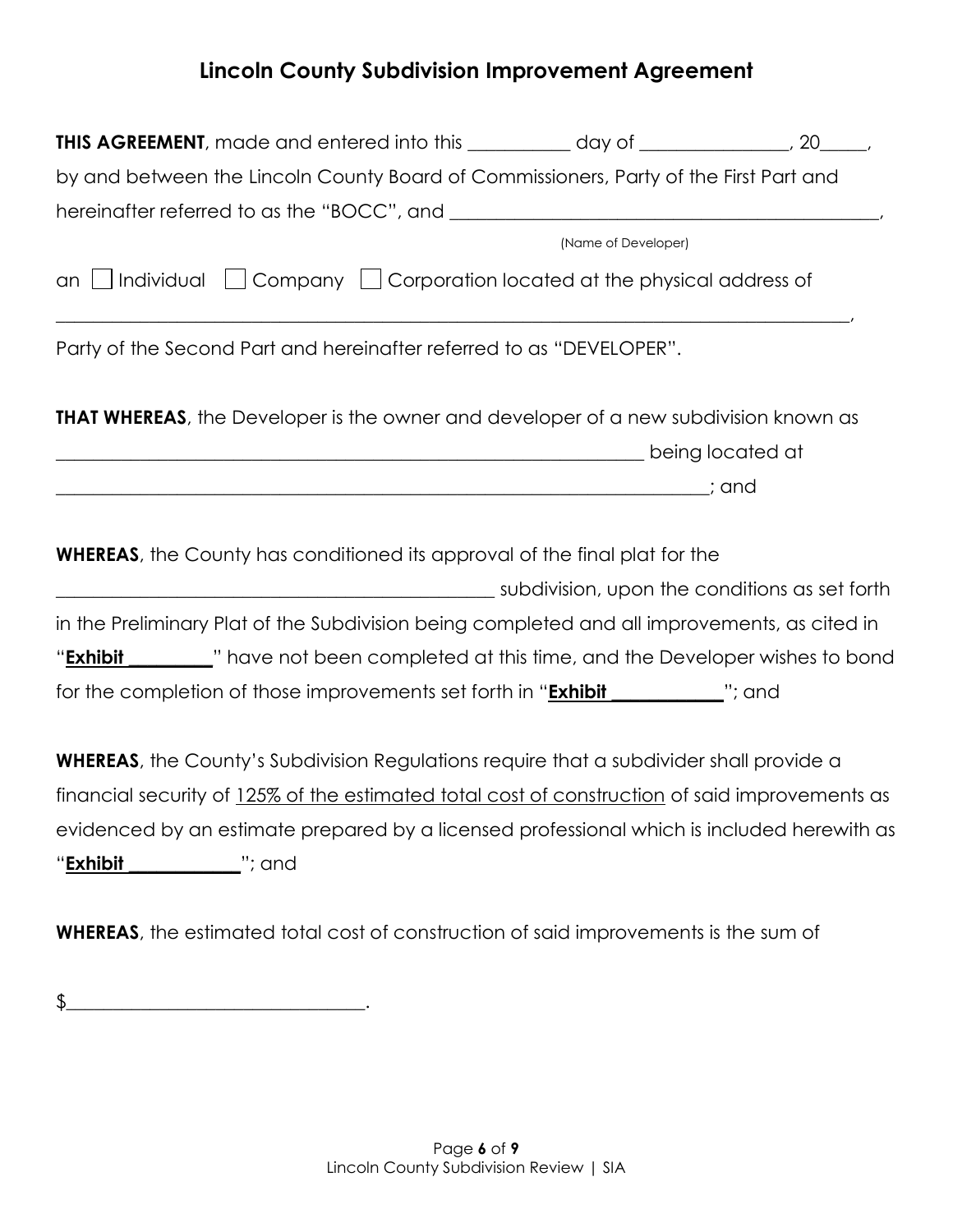**NOW THEREFORE**, in consideration of the approval of the final plat of said Subdivision by the County, the Developer hereby agrees as follows:

| The Developer shall deposit as collateral with the County a $\Box$ Letter of Credit, $\Box$ Escrow |
|----------------------------------------------------------------------------------------------------|
| Account; $\Box$ Sequential Development; $\Box$ Special Improvements District (SID); $\Box$ Surety  |
|                                                                                                    |
|                                                                                                    |
| at least sixty (60) days following the date set for completion of the improvements, certifying     |
| the following:                                                                                     |
| That the creditor guarantees funds in the sum of $\frac{1}{2}$ [2010]. Which is the estimated      |
| cost of completing the required improvements for the ___________________________                   |
| Subdivision; and if the Developer fails to complete the specified improvements within the          |
| required period, the creditor will pay to the County immediately, and without further action,      |
| such funds, that are guaranteed, to finance the completion of those improvements;                  |
| Developer guarantees that said required improvements shall be fully completed by                   |
| and that upon completion of the required improvements, the                                         |
| Developer shall cause to be filed with the County a statement certifying that:                     |

- All required improvements are complete;
- That the improvements are in compliance with the minimum standards specified by the County for their construction and that the Developer warrants said improvements against any and all defects for a period of two (2) years from the date of acceptance of the completion of those improvements by the County;
- That the Developer knows of no defects in those improvements;
- That these improvements are free and clear of any encumbrances or liens; and
- All applicable fees and surcharges have been paid.

The Developer shall cause to be filed with the County copies of final plans, profiles, grades and specifications of said improvements, with the certification of the registered professional engineer responsible for their preparation that all required improvements have been installed in conformance with said specifications.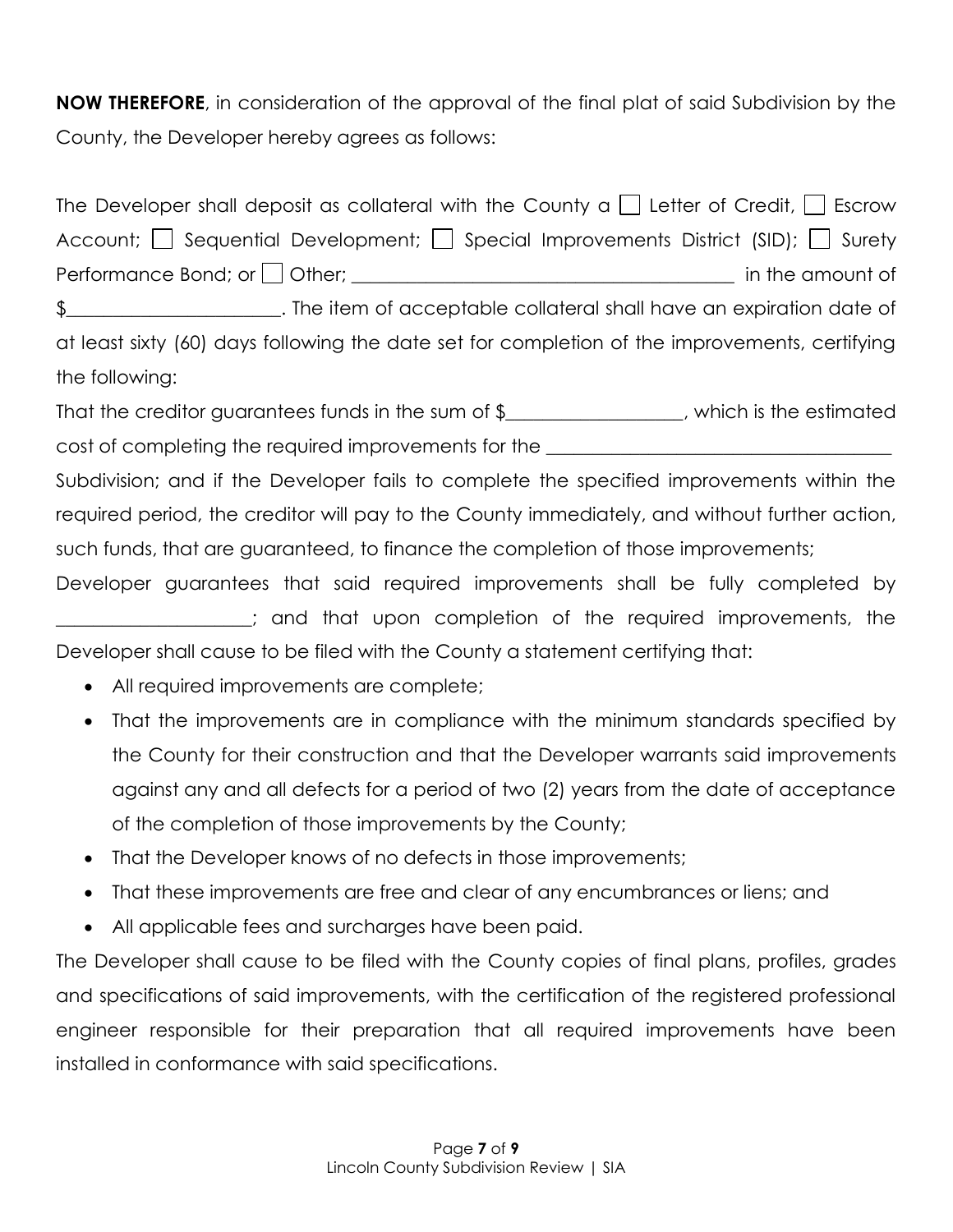**IT IS ALSO AGREED BY AND BETWEEN THE PARTIES HERETO AS FOLLOWS, TO-WIT**: That if the County determines that any improvements are not constructed in compliance with the specifications, it shall furnish the Developer with a list of specific deficiencies and may withhold collateral sufficient to insure such compliance. If the County determines that the Developer will not construct any or all of the improvements in accordance with the specifications, or within the required time limits, it may withdraw the collateral and employ such funds as may be necessary to construct the improvement or improvements in accordance with the specifications. The unused portions of the collateral shall be returned to the Developer or the crediting institution, as is appropriate.

**IN WITNESS WHEREOF**, the Parties have hereunto set their hands and seals the day and year hereinbefore written.

| Print Name of Developer |  |                                                                                        |
|-------------------------|--|----------------------------------------------------------------------------------------|
|                         |  | STATE OF MONTANA                                                                       |
| Developer Signature     |  | <b>COUNTY OF</b>                                                                       |
| <b>LINCOLN</b>          |  |                                                                                        |
|                         |  |                                                                                        |
|                         |  |                                                                                        |
|                         |  | State of Montana, personally appeared ______________________________, known to me to   |
|                         |  |                                                                                        |
|                         |  | subscribed to the foregoing instrument and acknowledged to me that he/she executed the |
| same.                   |  |                                                                                        |

**IN WITNESS WHEREOF**, I have hereunto set my hand and affixed my Notarial Seal this day and year first above written.

Notary Public for the State of Montana

\_\_\_\_\_\_\_\_\_\_\_\_\_\_\_\_\_\_\_\_\_\_\_\_\_\_\_\_\_\_\_\_\_\_\_\_\_\_\_\_\_\_

Printed Name:  $\blacksquare$ 

| Residing at: |  |  |
|--------------|--|--|
|              |  |  |

My Commission Expires: \_\_\_\_\_\_\_\_\_\_\_\_\_\_\_\_\_\_\_\_\_